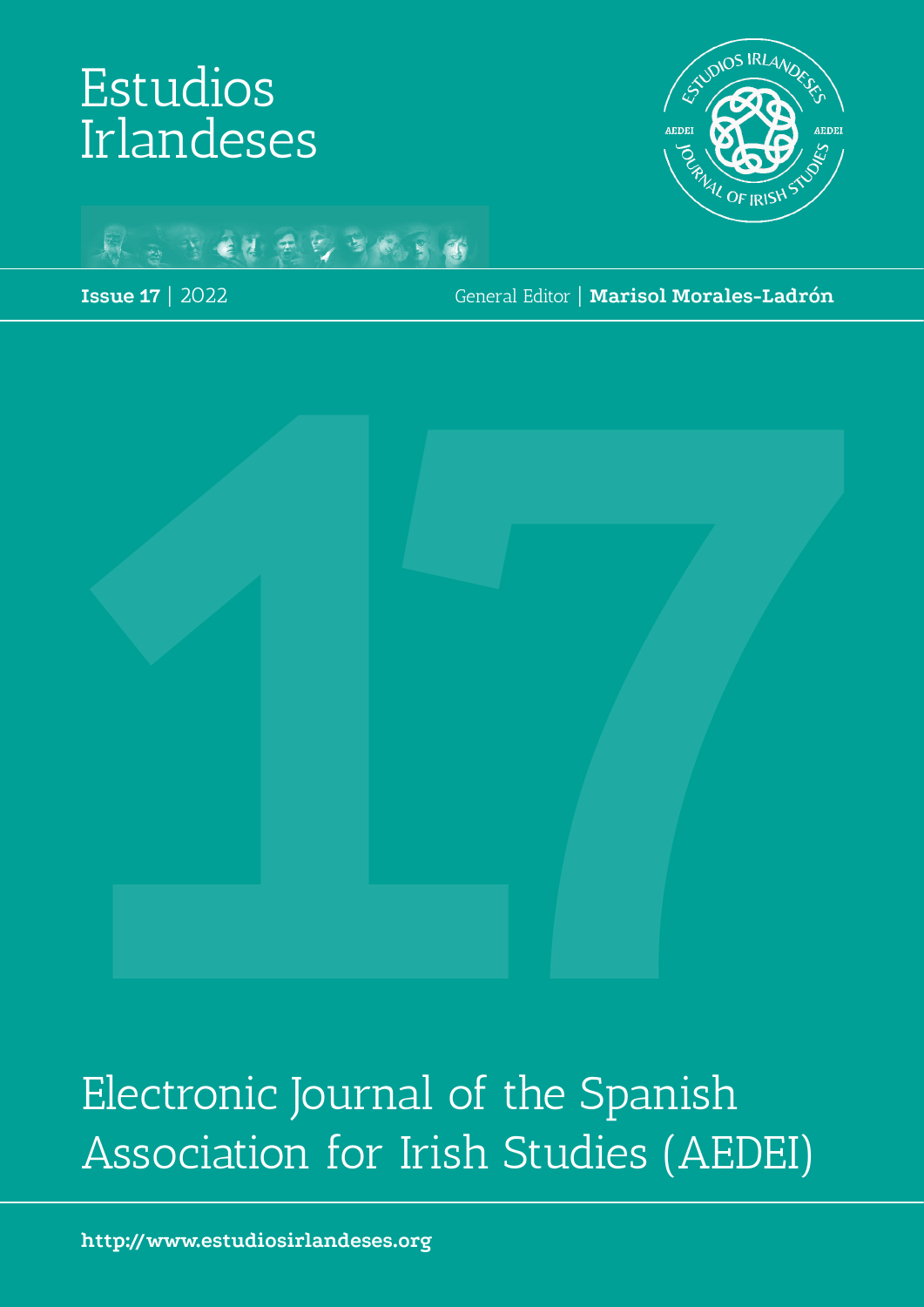## *Estudios Irlandeses*

Table of Contents Issue  $17 - 2022$  $\frac{17^{\text{m}} \text{March } 2022}{\text{QQ}}$ 

ъ

#### **ARTICLES**

| RUBÉN JARAZO ÁLVAREZ<br>"'I don't know what the world is coming to. Bloody Perverts': Masculinity and Displacement |  |
|--------------------------------------------------------------------------------------------------------------------|--|
|                                                                                                                    |  |
| MARÍA DEL MAR GONZÁLEZ CHACÓN                                                                                      |  |
|                                                                                                                    |  |
| <b>EDWARD MOLLOY</b>                                                                                               |  |
|                                                                                                                    |  |
| <b>CLODAGH HEFFERNAN</b>                                                                                           |  |
| "Taxpayers' Money': Subverting Anti-Welfare Sentiment through Irish Rap Lyrics" 41                                 |  |
| <b>MIGUE LOGUE</b>                                                                                                 |  |
|                                                                                                                    |  |
|                                                                                                                    |  |
| <b>IRIA SEIJAS-PÉREZ</b>                                                                                           |  |
|                                                                                                                    |  |
| E. GUILLERMO IGLESIAS-DÍAZ                                                                                         |  |
|                                                                                                                    |  |
| ANTÍA ROMÁN SOTELO                                                                                                 |  |
|                                                                                                                    |  |
| <b>CARLOS VILLAR-FLOR</b>                                                                                          |  |
| "The Salamanca Diaries: La perspectiva de Alexander McCabe                                                         |  |
|                                                                                                                    |  |
| PAULA ROMO-MAYOR                                                                                                   |  |
| "Violence, Vulnerability and the Overcoming of Trauma in Rachel Seiffert's                                         |  |
|                                                                                                                    |  |
| <b>MADALINA ARMIE</b>                                                                                              |  |
| "Change, Stasis and Celtic Tiger Ireland in the Short Stories of There are Little Kingdoms                         |  |
|                                                                                                                    |  |
| <b>JORGE LEIVA-ROJO</b>                                                                                            |  |
| "La identidad reflejada: traducciones inglés-español en el National Museum of Ireland"  142                        |  |
|                                                                                                                    |  |

### **INTERVIEW**

| LUZ MAR GONZÁLEZ ARIAS                                                                    |  |
|-------------------------------------------------------------------------------------------|--|
| "Your <i>Notes to Self</i> are also Notes to Others': A Conversation with Emilie Pine"162 |  |